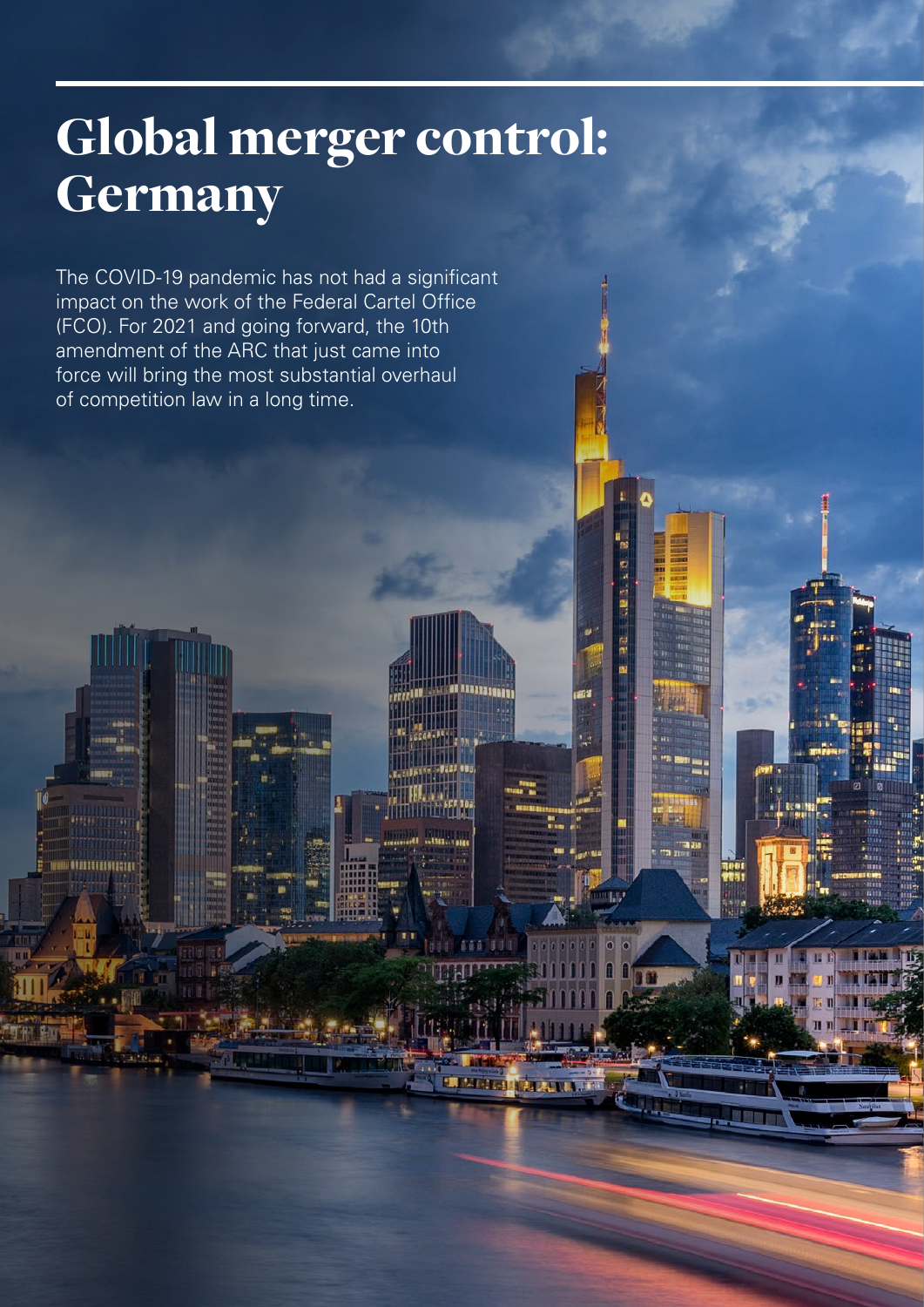## Germany

### **By Dr. Justus Herrlinger, Dr. Tilman Kuhn, Cristina Caroppo**

### **Key developments**

The Federal Cartel Office (FCO) reviewed approximately 1,200 transactions in 2020 – slightly less than in 2019 (approximately 1,400 transactions) – and entered into in-depth or Phase II investigations in only 8 cases (14 in 2019).

The year saw less interventions than the previous year. In 2020, the FCO did not block any transaction. In two cases, the parties withdrew their filing in Phase II based on the FCO's objections and abandoned the transaction; four cases were cleared without remedies after a Phase II review.

In 2019, there were six withdrawals, and four transactions were blocked.

### **Prohibitions/Withdrawals**

In 2019/2020, the FCO reviewed a number of "three-to-two" mergers, one of which was withdrawn in early 2020, and another prohibited in late 2019. In February 2020, the FCO raised objections to a deal based on a noteworthy distinction between branded and private label personal care goods. Edgewell Personal Care Company's planned acquisition of Harry's Inc. was abandoned after the FCO expressed concerns that the merger would impede competition on the national market for private-label wet-shaving razors.

The US Federal Trade Commission had also raised concerns about the merger of the two US-based companies. Edgewell sells its shaving products under the Wilkinson Sword brand and as private-label products to retailers, which resell them under their own brands. Harry's traditionally manufactured and sold wet-shaving private-label products, but recently established and expanded the sale of branded products.

While from a customer perspective, private-label and branded goods may well be interchangeable, the FCO's preliminary view was that there is a separate market for private-label products due to significant differences in the market characteristics, including distribution channels, availability, procurement factors and prices. The FCO found that the parties' combined market share for private-

label wet-shaving products would have significantly exceeded 40 percent, exceeding the statutory dominance presumption threshold.

With only one other major competitor left, the FCO was concerned that this merger would have likely created both unilateral and coordinated effects. It also said that the statutory presumption for collective dominance was met, since the merging parties were close competitors, and the number of significant competitors left was limited.

In December 2019, the FCO reviewed—and ultimately prohibited another three-to-two merger. The deal concerned the provision of cash for business and banks. Sweden's Loomis, a company providing cash-handling services in northern and western Germany, planned to acquire Ziemann Sicherheit Holding, the second-largest cash-handling services provider in Germany.

According to the FCO, Loomis's acquisition would have been part of a continuous consolidation process in the market. The FCO found that Prosegur was the only other relevant competitor active in many highly concentrated regional markets that the merger would have affected, and the merged company and Prosegur would have had a combined market share of between 60 percent and more than 85 percent in these regions.

The FCO was concerned that the transaction would have likely created unilateral effects. It said the company would have had strong incentives post-merger to increase prices or otherwise adversely change business terms, especially because there were considerable price increases even before the transaction.

In July 2019, the FCO blocked the proposed acquisition by Remondis, Germany's largest waste disposal company, of Duales System Holding (DSD), active in the collection and recycling of packing waste. According to the FCO, the vertical integration of the companies would have impeded DSD's competitors both downstream and upstream.

The merger would also have paved the way for competitor foreclosure



## $20%$

The FCA aims to reduce the number of filings significantly through the increase in domestic turnover thresholds from €25 million to €50 million and €5 million to €17.5 million with the recently introduced 10th amendment of the ARC.



## approx. 1,400/1,200

The Federal Cartel Office (FCO) reviewed approximately 1,400 transactions in 2019 and approximately 1,200 in 2020



## million+

Under the socalled "Remondis" clause, the FCO now has the right to oblige certain companies to notify upcoming mergers, if, *inter alia*, the target's turnover is above €2 million.

Notifications were filed with the FCO in H1 m 2020, a decline of more than 20% on the same period in 2019

505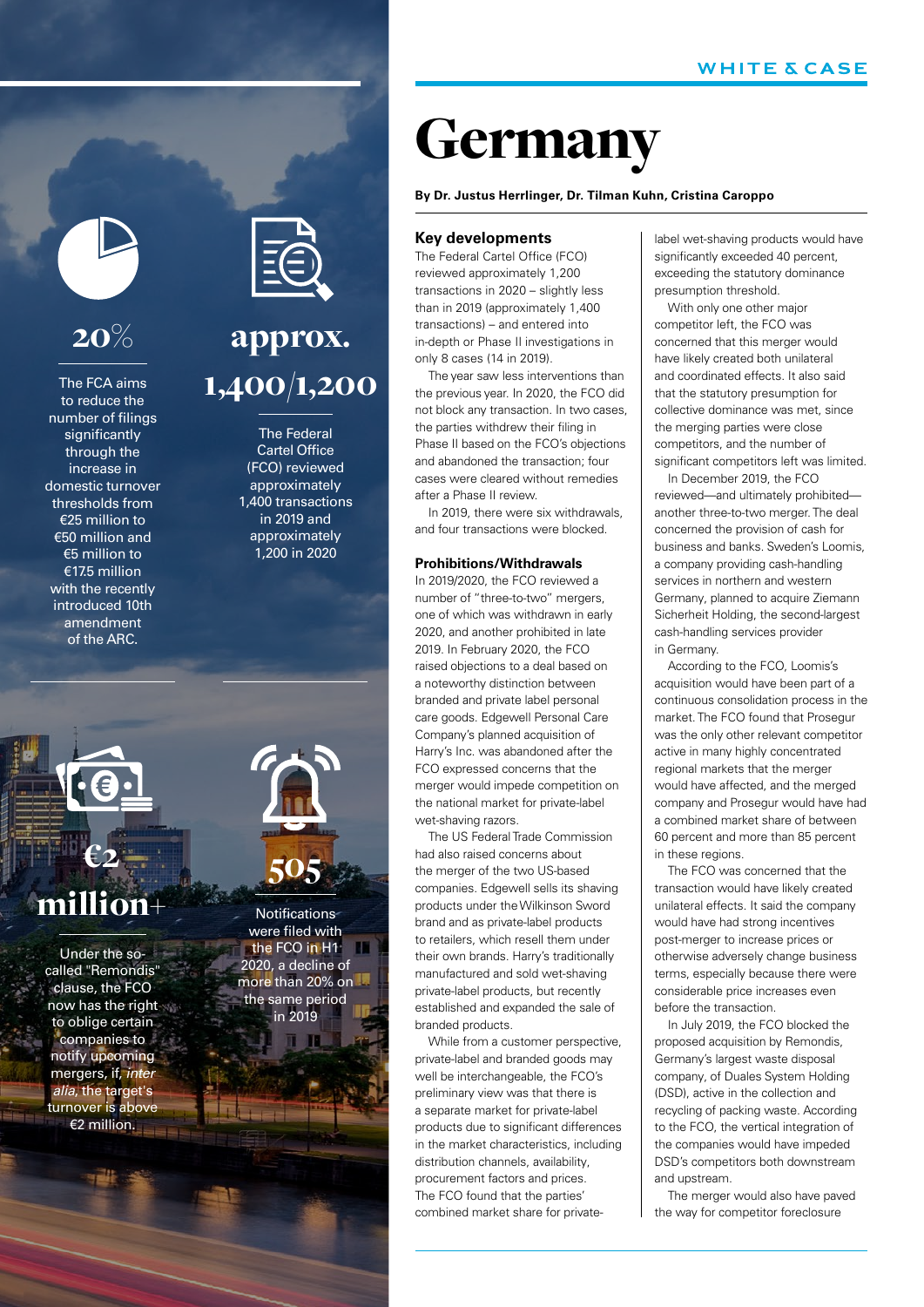towards competing waste disposal companies, resulting in additional price increases for DSD's competitors. The Düsseldorf Court of Appeal (DCA) rejected Remondis's appeal against the prohibition decision in April 2020.

In March 2019, the FCO continued a series of decisions concerning the petrol station segment. The FCO's objections induced Total Deutschland to abandon its proposed acquisition of 11 petrol stations in the Trier area. The FCO found that the deal would increase the likelihood of coordinated effects, since the joint dominant position of the leading petrol providers in the region would have been further strengthened.

The FCO works under the presumption that the "big five" mineral oil companies—BP, Jet, ExxonMobil, Total and Shell—form an oligopoly without active competition. Remarkably, according to its case summary, the FCO still considers Esso to be part of the oligopoly, despite the fact that Exxon sold the operation of its Esso gas stations in 2018.

For the affected Trier area, the three largest petrol station operators—BP, Shell and Total—would have jointly had a market share of more than 80 percent post-transaction. Additionally, the FCO also found that the petrol station operators set prices very uniformly, and gas prices in Trier were already way above average.

In 2020 and 2019, the FCO also reviewed an unusually large number of hospital mergers. Two notifications were withdrawn (Cellitinnen Nord/ Cellitinnen Süd and Ameos/Sana Kliniken) after the FCO voiced concerns in Phase II proceedings.

Ameos and Sana Kliniken's largest competitor, Schön Klinik, are portfolio companies of investment funds operated and controlled by The Carlyle Group. If the Ameos/Sana Kliniken merger had been implemented, the latter's controlling shareholder would have at least co-controlled all somatic hospitals in the Ostholstein region.

In both cases, the FCO found that the acquisitions would have created or strengthened a dominant position in very narrow regional markets.

In contrast, in August 2020 the FCO cleared the merger of two hospital operators in north Germany, Diakonissenanstalt and Malteser Norddeutschland. The two hospitals operated by the merging parties in

Flensburg were to be replaced by a new building and the FCO found that the remaining hospitals in the region had sufficient capacity to maintain competition.

Between March and June 2020, the FCO also cleared the acquisition of the Malteser Hospital in Bonn by Helios Kliniken, the purchase of Rhön Klinikum by Asklepios Kliniken, and SRH Kliniken's purchase of Klinikum Burgenlandkreis. Another hospital merger in the Allgäu region was cleared in 2019.

In early 2019, another peculiarity of the German merger control regime came into play again after the FCO had blocked a joint venture between Miba and Zollern in the sphere of engine and industrial bearings: the ministerial authorization.

Since the market was already highly concentrated, and the merging parties were the two major suppliers and very close competitors, the FCO found the deal would further reduce competition. However, the German Federal Minister of Economic Affairs overruled the FCO's prohibition by way of a ministerial authorization, despite the fact that the Monopolies Commission (an advisory body to the Federal Government) had issued a recommendation to reject the request.

The Minister found that public interests, such as safeguarding knowhow and innovation, outweighed competitive concerns. The decision was unusual as ministerial authorizations typically focus more on public interests other than know-how or innovation, such as preserving jobs.

Surprisingly, Miba and Zollern still applied for an annulment of the



The FCO blocked four transactions in  $2019 \cdot$  no transaction blocked in 2020

FCO's prohibition decision before the DCA, despite their joint venture already having been implemented after the ministerial authorization. The companies claimed that a commitment to invest €50 million into research and development over the next eight years was an undue burden, especially during the pandemic, so they were looking for an unconditional clearance.

The move to challenge the FCO decision despite a ministerial authorization is uncommon, and the DCA dismissed the application in late August 2020. The DCA found that the appeal was inadmissible since the FCO's prohibition decision became groundless after the ministerial authorization, and so there was no "commendable interest" in reviewing it.

### **Clearances**

The FCO has also issued a number of noteworthy conditional clearance decisions. In late 2019, joint venture partners Telekom Deutschland and EWE committed to extensive remedies that could be perceived as market development or even market opening measures.

The two companies are major suppliers of gigabit-ready broadband access in north-west Germany, and the FCO expressed doubts about whether they were willing to make the necessary significant investments in building fiber-optic networks. The two companies committed to building at least 300,000 gigabitready broadband connections, which exceeds the number they originally planned to build and that would have been expected had they carried out the development independently.

In addition, Telekom and EWE will have to concentrate on rural areas to build new connections, and to refrain from strategic defense measures towards competitors in order to uphold competition for gigabit technology. The commitments were made not to address an SIEC, but to resolve concerns under Section 1 of the German Act Against Restraints of Competition (ARC), which the FCO carried out in parallel to the merger review.

Such a large package of commitments was crucial for the FCO, although the joint venture covers less than 10 percent of all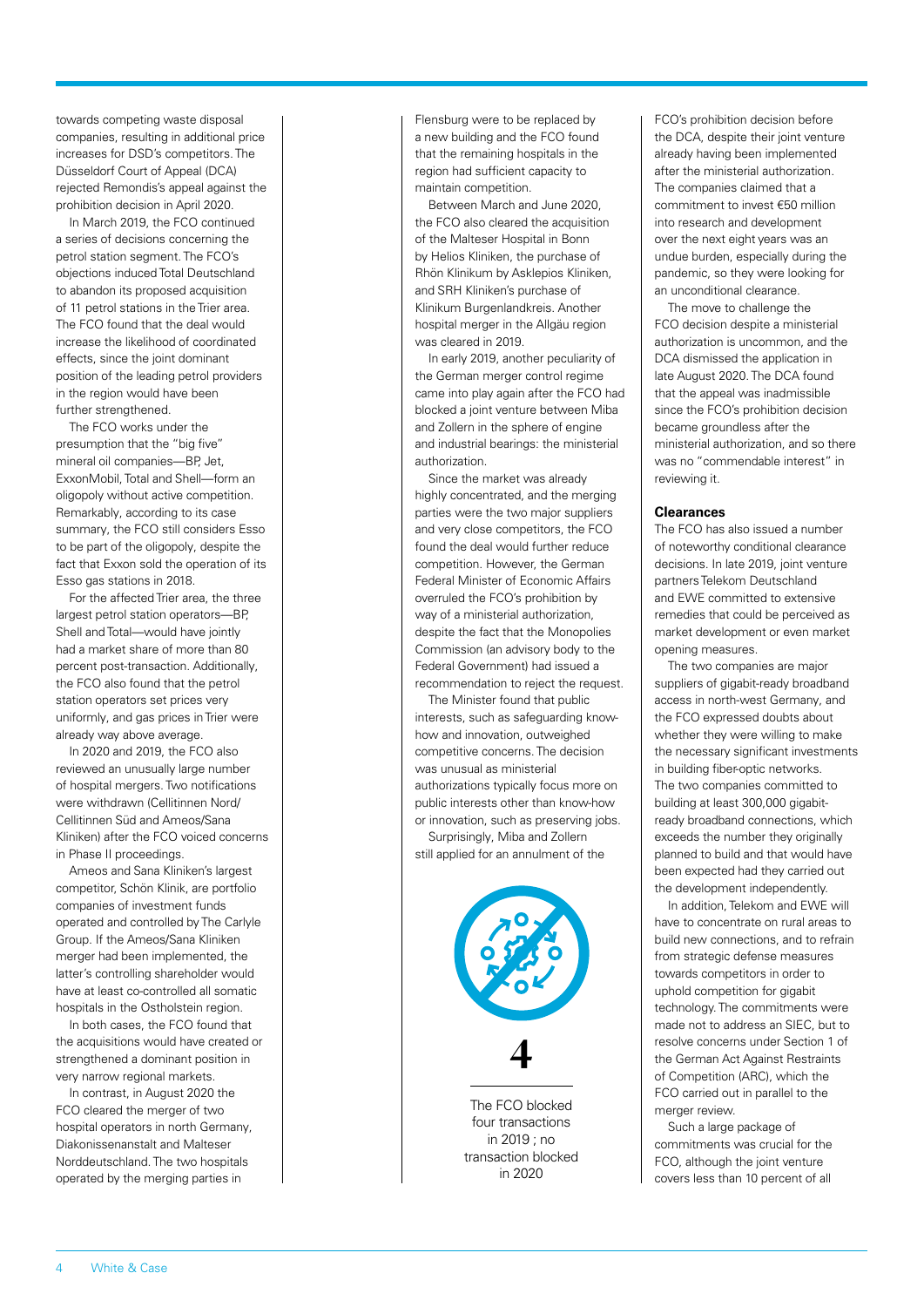German households and businesses. The FCO said the clearance could be a potential model for network expansion in other parts of Germany.

Another conditional clearance decision related to the cinema sector. In March 2020, the FCO cleared the merger of two major cinema operators in Germany. The acquirer, Vue Nederland, operates cinemas under the CinemaxX brand, while the target companies operate cinemas under the Cinestar brand.

The FCO found that the merger would create a leading cinema operator in Germany in terms of turnover and number of cinemas. Similar to cases in the food retail sector, the FCO assessed narrow regional markets based on the cinemas' actual catchment areas and, in order to clear the merger, the parties committed to divest one cinema in each of the six regions that would otherwise be adversely affected.

Although the merger created a significant position in other regions as well, the FCO found that competition was still guaranteed through large rival cinema operators in those areas. The case is also remarkable due to its extensive review process, which lasted about one year, an extraordinarily long time period for the FCO.

The FCO has also made a number of unconditional clearances, for example in the online dating platform market. While the FCO has suggested that digital and platform cases will have a review and enforcement focus, and they certainly do in behavioral cases, the FCO's merger control enforcement in this area has been limited.

The ProSiebenSat.1 group with platforms Parship and ElitePartner took over control of the Meet Group, which operates several online dating platforms, and is active in the German market with its Lovoo app. Despite the platforms' relatively high market shares, the FCO did not expect any competitive harm, since users still have sufficient alternative dating platforms to choose from, are often using several different platforms at once, and there are only low barriers for market entries.

The FCO also cleared the merger between Papyrus Deutschland and Papier Union despite the high combined market shares in the market for printing paper (40 to 45 percent), which exceeded the statutory threshold for a rebuttable



The review of a competitor cooperation can raise questions under the cartel prohibition clauses of the ARC: They cannot be reviewed as part of merger control proceedings, so it is common practice to review such questions in parallel but separate proceedings

single-dominance presumption. This was because their main competitor, Igepa Group, had an even higher market share.

Additionally, multi-sourcing practices, customers' ease of switching suppliers, and spare capacity among competitors led the FCO to find that the single dominance presumption was rebutted. According to the FCO, it could not be assumed with certainty that any unilateral and coordinated effects resulting from the merger would reach the threshold for a prohibition, in particular due to the market structure and the competitive landscape including new competitive pressure arising from new distribution channels.

After having cleared mergers in the food wholesale sector, the FCO continued rigorous reviews in the food retail sector. In December 2020, the FCO conditionally cleared Kaufland's acquisition of up to 92 Real stores from SCP Retail, a Russian investment company, which had acquired all of the approximately 270 Real stores from Metro. Kaufland had originally notified the acquisition of up to 101 Real stores. At the same time, Globus can acquire up to 24 Real stores from SCP.

The European Commission had referred the case to the FCO. Kaufland is part of the Schwarz Group, which is the largest food retailer in Europe. In food retailer concentrations, the FCO traditionally focuses on buyer power. In particular, the FCO found that the transaction would have expanded the Schwarz Group's distribution network significantly and increased Kaufland's sales and procurement volume within

a very short time, while the RTG procurement cooperation, of which Real was a significant member at the time, would have lost a large part of its procurement volume. RTG is a significant alternative for manufacturers on the procurement side: Thus SCP committed to sell Real stores with a purchase volume of € 200 million to medium-sized food retailers (including Globus). In the same vein, in March 2021, the FCO only partly cleared the acquisition of Real stores by Edeka. Edeka planned to acquire up to 72 real stores from SCP, but the FCO only cleared the acquisition of 45 stores; Edeka committed not to acquire 21 stores and for six other stores committed to carve out retail space to competitors or to close stores.

Similarly, the FCO conditionally cleared the acquisition of 50 percent of the shares and joint control of Roller and other companies of the Tessner Group by XXXLutz KG in November 2020. The clearance decision was subject to the commitment to sell 23 locations to third parties. Notably, due to the Parties revenues, the transaction was notifiable to the European Commission, but the Parties requested a referral to the FCO. However, as the procurement markets were likely wider than national, the European Commission's referral to the FCO was limited to the furniture retail markets. In late November 2020, the European Commission (unconditionally) cleared the transaction regarding the procurement side. For the retail side, the FCO assessed the transaction with regard to the overall market for the retail of basic furniture products and various sub-segments, such as stationary discount retailing and furniture stores. For the geographic market definition, the FCO relied on its standard practice of identifying "catchment areas" on the basis of post codes (i.e., post codes that relate to customers accounting for c. 90% of the sales) and areas within a radius of 30km around a store.

In December 2020, the FCO cleared Carglass GmbH's acquisition of A.T.U Auto-Teile Unger GmbH's glass business in Phase II. The transaction included a purchase agreement regarding ATU's "controlled business" (i.e, commercial customers with framework agreements and insurance holders with fixed workshop clauses) and a long-term cooperation



In 2020, the Federal Cartel Office (FCO) entered into in-depth or Phase II investigations in only 8 cases

Global merger control: Germany 5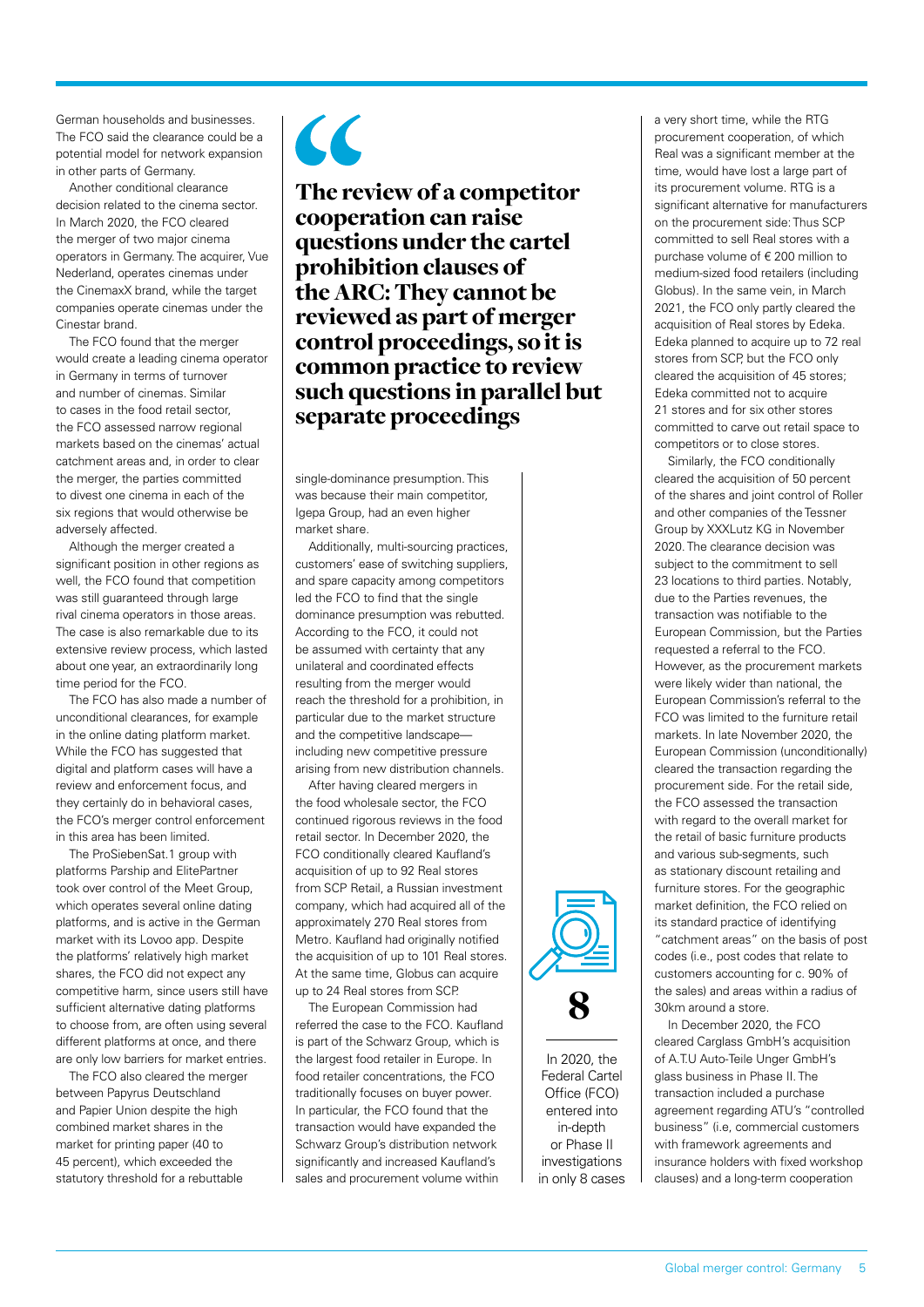agreement regarding the "uncontrolled business" (e.g., drive-in customers). Therefore, the FCO assessed the case under merger control law regarding the controlled business and under antitrust law regarding the uncontrolled business. For the controlled business, the parties' combined shares were below the statutory threshold for a rebuttable single-dominance presumption. Also, during the course of the proceeding and upon discussion with the FCO, the parties limited the scope of the cooperation agreement both in terms of content and duration.

In April 2020, the FCO cleared the purchase of Vossloh Locomotives GmbH ("Vossloh") by Chinese stateowned company CRRC Zhuzhou Locomotives Co., Ltd. ("CRRC"). After the German Ministry for Economic Affairs had already granted a certificate of non-objection under the German foreign direct investment rules, the FCO had to deal with two particularities: (i) the foreseeable change of the parties' market shares during the forecast period (which was extended to five to ten years rather than the traditional three to five years), and (ii) particularities associated with the acquisition by a Chinese stateowned company. The FCO found that the historical market share data could not provide a robust picture of the parties' actual market positions in the future. The FCO found, based on the development of Vossloh's market position in recent years that Vossloh's market position was expected to decrease, while CRRC was expected to increase its share. Further, the FCO faced the challenge to assess an acquisition by a Chinese state-owned company, which according to the FCO, is a subject of public debate. In particular, with a view to its pricing strategy, the FCO assessed CRRC's access to financial resources, such as subsidies, which according to the FCO can considerably distort competition. Ultimately, the Bundeskartellamt was not able to issue a robust forecast whether the merger will result in a dominant market position and cleared the deal, since it expected competitors to gain stronger positions despite the risk that CRRC will implement a lowprice strategy. Notably, even though the European Commission's prohibition decision in the Siemens/Alstom case lead to strong voices claiming that Chinese state-owned enterprises



### The COVID-19 pandemic has not had a significant impact on the FCO's work: it kept on with business as usual, adopting a professional and accessible "nofrills" approach towards ongoing and new cases

should be treated as strongest future competitors due to their access to state funding and subsidies, such concerns were not strong enough for the FCO to block the deal.

Also, in February 2021, the FCO cleared Taiwanese company GlobalWafers's acquisition of German competitor Siltronic unconditionally in Phase I. The Parties are active in the manufacture and supply of silicon wafers, which are an essential input product for the semiconductor industry. They mainly compete against large Japanese competitors ShinEtsu and SUMCO and Korean manufacturer SK Siltron. The FCO found that the parties' combined shares were below the thresholds for the presumption of single dominance (Section 18(4) GWB), but found that pre- and post-Transaction, the thresholds for collective dominance under Section 18(6) GWB were met. However, the FCO ruled out concerns related to unilateral and coordinated effects, *inter alia*, due to strong countervailing buyer power that the parties face from large semiconductor customers.

Another notable clearance decision in Phase I related to SAP's acquisition of Signavio in February 2021. SAP is a major supplier of enterprise application software (EAS) with a strong position in enterprise resource management software (ERP); Signavio provides B2B software solutions for process management. The parties' products do not overlap and the FCO could also rule out any vertical effects, as their products were mainly complementary. The FCO further assessed whether tying or bundling SAP's ERP with Signavio's process management software could impede effective competition. However, the FCO found that the parties' products were typically not requested as a bundle and Signavio's software did not meet all customer requirements, so it was unlikely for SAP to attempt bundling

strategies by preventing customers from using other software.

Also in February 2021, the FCO cleared salesforce.com's acquisition of Slack Technologies Inc. in Phase I. Salesforce offers customer relationship management software, while Slack is active in enterprise collaboration software (such as group messages, document sharing, voice and video calls).

The FCO also cleared transactions that featured interesting procedural questions. In late 2019, the FCO faced a transaction that was only notifiable due to the new "consideration" threshold introduced in the previous ARC amendment. That states that, if the turnover thresholds are not met, a substantial purchase price may still trigger a filing requirement.

The target, Honey Science, mainly operates a browser add-on, which searches for and applies vouchers and rebate offers during online purchase check-outs. Although Honey had 17 million monthly active users, its turnover in Germany was below €5 million and it did not meet German filing thresholds.

Online payment services giant PayPal acquired Honey for approximately €3.6 billion, exceeding the new consideration threshold of €400 million. The FCO found that despite its low domestic turnover, Honey was able to generate a high number of users in Germany. Therefore, its activities were not just marginal (which could have been a factor to exclude a filing obligation under the new threshold). The merger was cleared unconditionally in Phase I.

The FCO also faced the question of whether a minority acquisition establishes a notifiable transaction under the merger control regime and, in particular, whether it confers a "competitively significant influence" over the target, which is a peculiarity of the German merger control regime.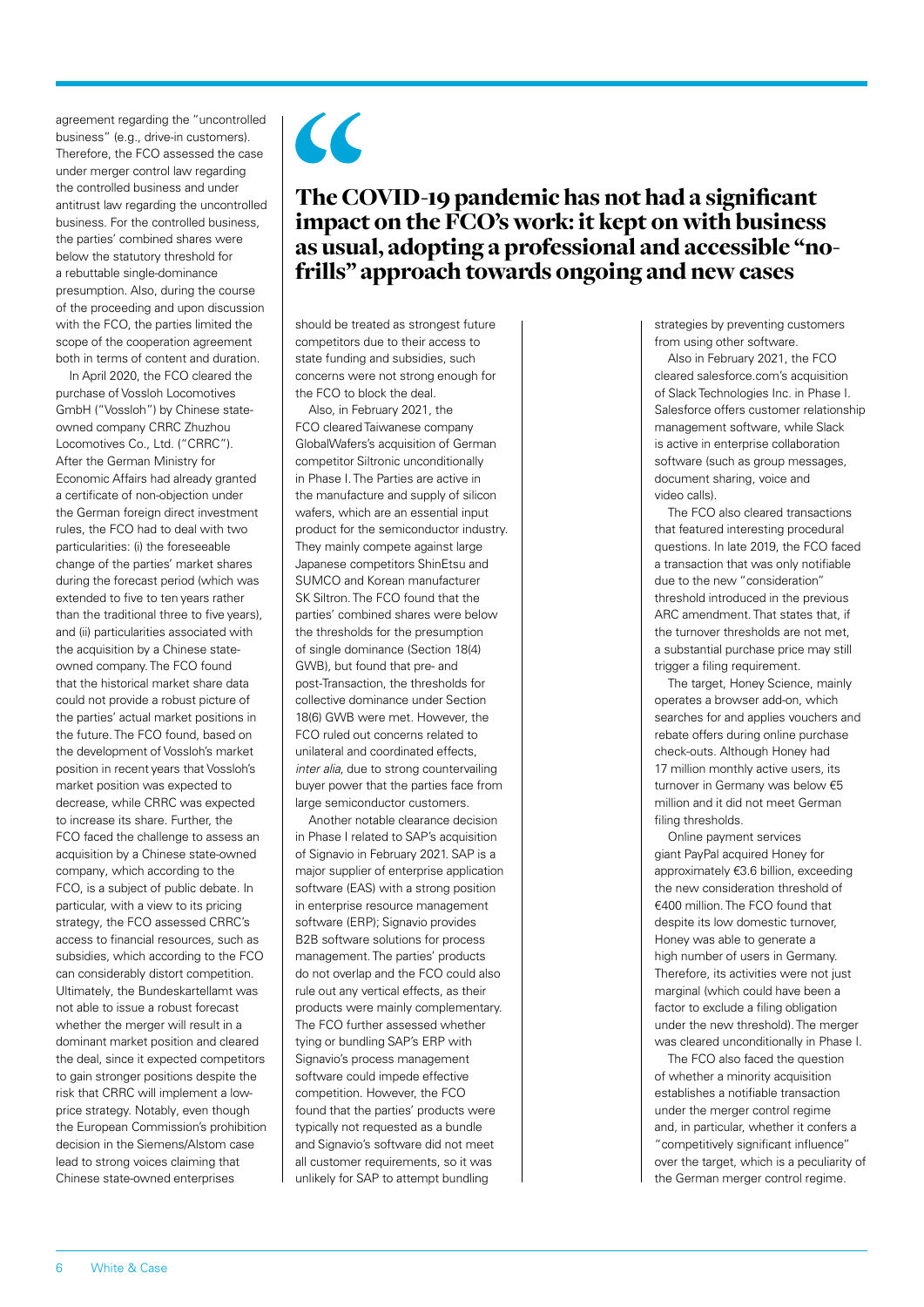As part of a complex asset and share swap, energy company RWE acquired a minority stake of 16.67 percent in rival E.ON. The merger notified to the FCO was part of a larger transaction. parts of which were assessed by the European Commission.

The FCO found that the minority stake, through which RWE became the largest single shareholder, together with the right to appoint a member of E.ON's supervisory board, led to corporate influence by RWE. This is also competitively significant, because the parties will continue to operate similar businesses, albeit with diverging industry focuses.

In May 2020, the FCO assessed – and did not have objections against – the B2B online platform for the distribution of petroleum products, which is currently in trial operation and operated by a joint venture between OnlineFuels Limited and Shell Deutschland Oil GmbH (the establishment of which was not subject to merger control). The platform shall be used for the short-term spot trade of petroleum products at the wholesale level. The FCO had to assess whether the increase in transparency could be detrimental to competition, but ultimately found that the JV had taken precautions to limit the risk, e.g., as suppliers and customers have to register and set up a user account and the data (prices, quantities, availability, etc.) are mostly displayed on an anonymous basis.

In November 2020, the FCO cleared the *Thalia/Osiander* merger. Thalia is German's largest stationary book retailer with more than 300 bookstores and an online shop. Osiander is mainly active in southern Germany and operates more than 70 bookstores. Notably, for the product market definition, the FCO did nt limit its assessment to the stationary stores, but also included the online and mail-order business when determining market volumes and shares. The FCO noted that links between online and stationary sales are increasing as, e.g., stationary shops offer clickand-collect services and overnight delivery, while online retailers such as Amazon try to get closer to stationary book experiences with services such as "book sneak peeks". Despite the parties' high combined shares on the retail side, the FCO found that market entry barriers were relatively

low and due to the national statutory obligation to sell books at a fixed price, smaller retailer were protected from price competition. The FCO further assessed the purchase side and despite concerns from publishers and book wholesalers, did not find an impediment to effective competition, particularly due to the parties' low combined shares and alternative sales opportunities to other retailers and online shops.

### **Pending Phase II proceedings**

The FCO continues its reviews in the waste disposal/recycling sector with currently two pending phase II proceedings related to scrap metal trade.

### **Appeals**

In the market for concert and event tickets, the DCA took an important decision concerning markets involving multi-sided platforms, leading the way for Germany's new rules on the assessment of market power on multisided markets, which entered into force in mid-2017.

CTS Eventim's planned acquisition of Four Artists Booking Agentur GmbH (Four Artists) was squashed by the FCO in 2017, since it would

have strengthened the already strong market position of CTS for ticketing services, given that CTS allegedly held a dominant position. Remarkably, the DCA confirmed the FCO decision and underlined that German merger control (still) deviates from EU merger control when it comes to the assessment of whether a transaction leads to a significant impediment of effective competition (SIEC), which is also the substantive test under the EU Merger Regulation: although Four Artists's market share amounted to only 1.5 per cent of all tickets sold in Germany even such minimal increment of market share is sufficient to establish the strengthening of a dominant position. The DCA made clear that even under the SIEC test, German law does not require a 'significant' strengthening of a dominant position.

In March 2020, the Federal Court of Justice accepted to hear the case concerning the question of whether any de minimis increase of a dominant position fulfils the prohibition criterion of an SIEC under section 36, paragraph 1 of the ARC.

An unusual appeal against a clearance decision by the FCO was still pending at the time of writing, after the DCA upheld EnBW Energie

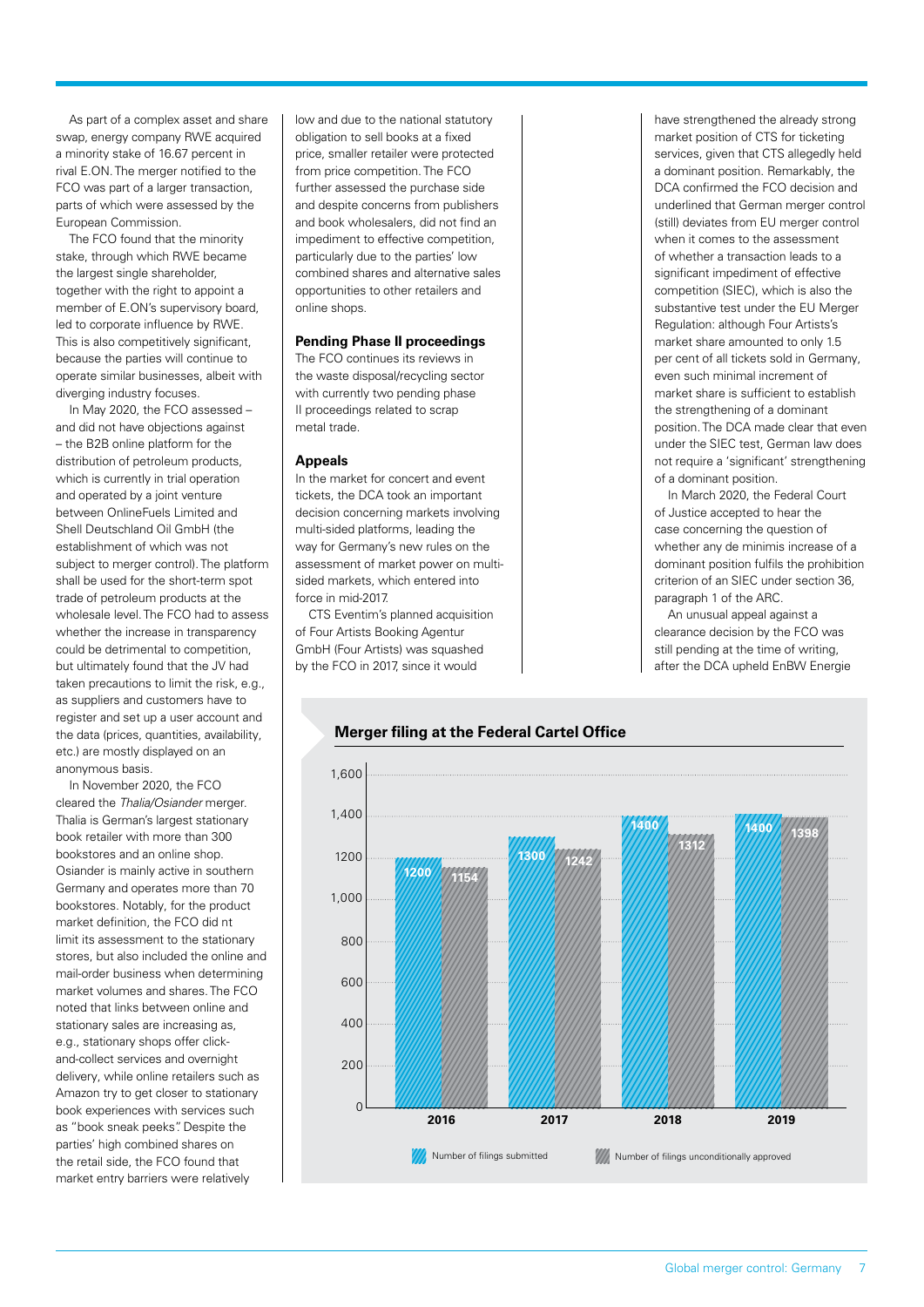# $\overline{\mathcal{L}}$

It is crucial to have transparent and early communication with the case team about the timing, before formally notifying the merger; the parties can also accelerate the review process by providing extensive information upfront, rather than providing information bit by bit

Baden- Wurttemberg's acquisition of a minority shareholding of 6.28 percent in competitor MVV Energie, raising its total stake to 28.76 percent.

The acquisition triggered a notification under the ARC, as acquisitions that bring the buyer's aggregate stake to at least 25 percent are treated as a concentration under German merger control rules (even where the buyer does not obtain control).

MVV challenged the increase before the DCA, trying to get rid of EnBW's blocking minority gained by the transaction. The court, however, in line with previous case law, said MVV was unable to challenge the FCO's unconditional clearance of the deal, since only third parties can be adversely affected by a clearance decision.

According to the DCA, any adverse effects, to the detriment of the parties to the transaction, do not result from the clearance decision itself, but from the private law agreement underlying the transaction. MVV has appealed to the Federal Court of Justice.

### **Impact on merging parties**

The COVID-19 pandemic has not had a significant impact on the FCO's work. Despite the short period when review periods were extended, the FCO kept on with business as usual, adopting a professional and accessible "no-frills" approach toward ongoing and new cases. In particular, the FCO continued to engage in informal pre-filing contacts and applied a flexible approach to help companies hold to their timetable, where possible.

The FCO's general practice is that it does not expect any pre-filing discussions in straightforward cases, while more complex cases can be presented on a draft basis in order to enable substantive discussions with the case team—without starting the clock.

When it comes to the timing of FCO proceedings, recent practice has shown a trend to extend Phase II proceedings, in some cases even more than once, leading to a significantly longer total review period than the four to five months German law stipulates.

For example, in the Loomis/ Ziemann case, the parties agreed to at least four extensions, leading to a total review period of more than nine months from the notification date to the final decision. Taking into account that the 2020 decision in the CinemaxX/Cinestar case was based on an even longer review period of about one year, this trend is likely to continue in the future.

However, the recent amendments to the ARC aim at addressing these de facto prolonged review periods by extending the review deadlines.

Going forward, we believe the DCA's and the Federal Court of Justice's future decisions related to the question of whether any de minimis share increment can fulfill the significant impediment of effective competition (SIEC) test will have a significant impact on the FCO's decisions.

Also, it will be worth keeping an eye on how the European General Court's judgment on the European Commission's 2016 prohibition of

the UK merger between Hutchison 3G and Telefonica UK will influence German merger control practice, especially regarding the analysis of the closeness of competition between the parties, whether at least one of them is an important competitive force, and regarding the treatment of efficiencies.

### **Recent changes in priorities**

The FCO is taking cases as they come. It has not been faced with headline end-game mergers, but its decisional practice focuses on narrow and mature markets with high market shares, such as hospitals and retail, as well as platform markets.

Although the FCO said it planned to focus on the technology giants collectively known as GAFA (Google, Amazon, Facebook and Apple), and has issued antitrust decisions against some of them merger control practice in 2020 has not followed this path.

Additionally, although the "new" consideration/transaction value threshold has now been in place for more than three years and was designed to capture critical digital and pharmaceutical mergers that would otherwise fly under the radar, there has not been the expected wave of new cases, let alone interventions.

In particular, the FCO has not reviewed any cases raising substantive concerns that could be reviewed only under this new threshold. The deals captured by the threshold, such as the PayPal/Honey deal, have been cleared without remedies.

### **Key enforcement trends**

A classical remedies case is the CinemaxX/Cinestar case mentioned earlier. By way of a package of regional divestitures, business overlaps have been completely neutralized in geographic markets with both high combined market shares and a significant increment.

The Telekom/EWE joint venture cleared by the FCO in late 2019 is an illustrative example of parallel Article 101, Section 1 ARC, and merger control proceedings. The extensive remedy package the companies committed to will likely affect the FCO's future policy in this sector.

Since the review of a competitor cooperation can also raise questions under the cartel prohibition clauses of the ARC, which cannot be